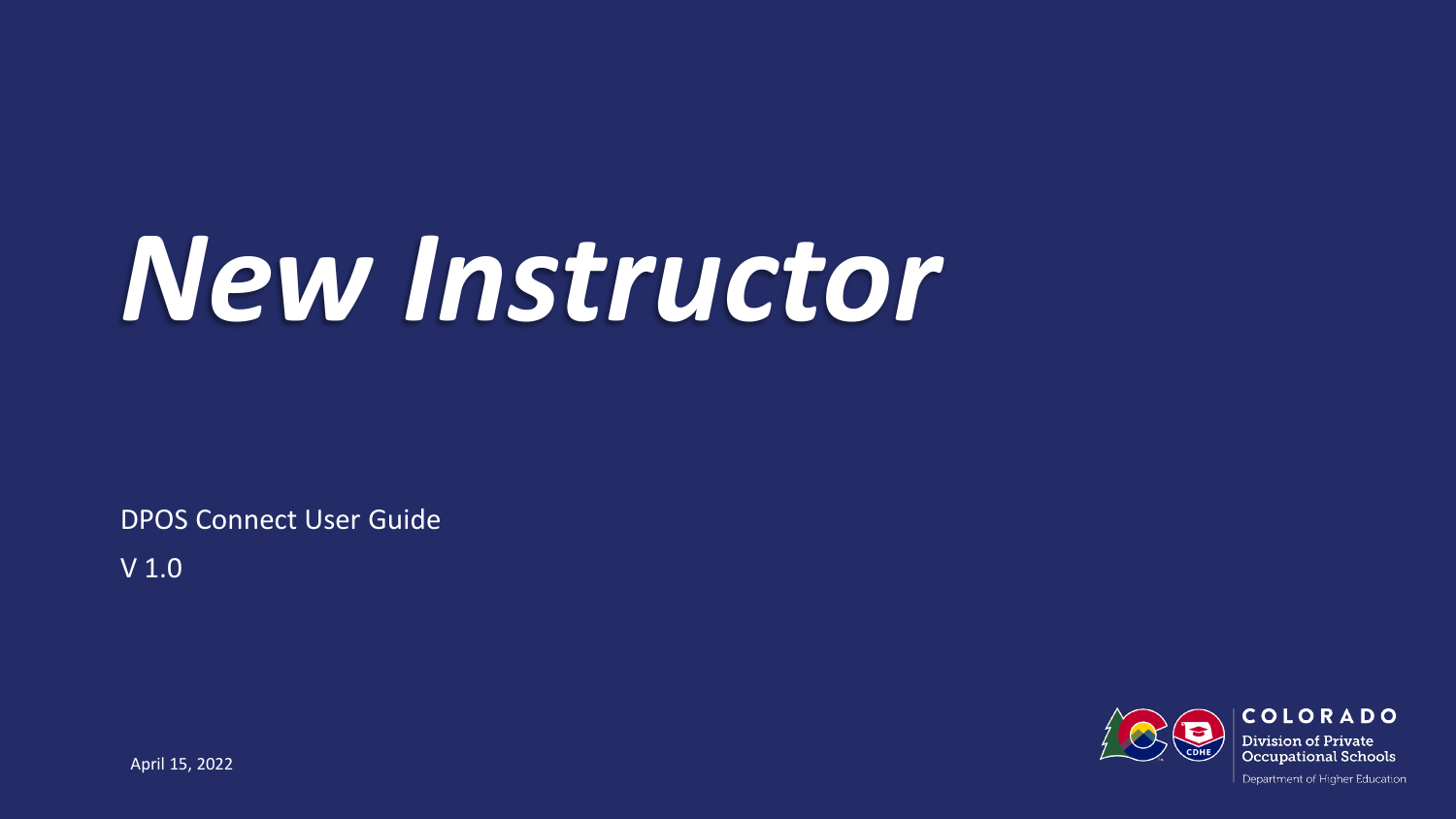# FAQ's

#### *Q: When do I need to complete a new instructor form?*

A: Upon hire of new instructor

#### *Q. How soon does the form need to be submitted?*

A: Within 30 days of hire

#### *Q: How do I change the status of an Instructor to Inactive?*

A: On the school details page, click on the Instructor tab to view the table of active instructors. Click on the instructor's name to view the record. Select the end date as the last day of employment. The status will update to inactive on the date selected.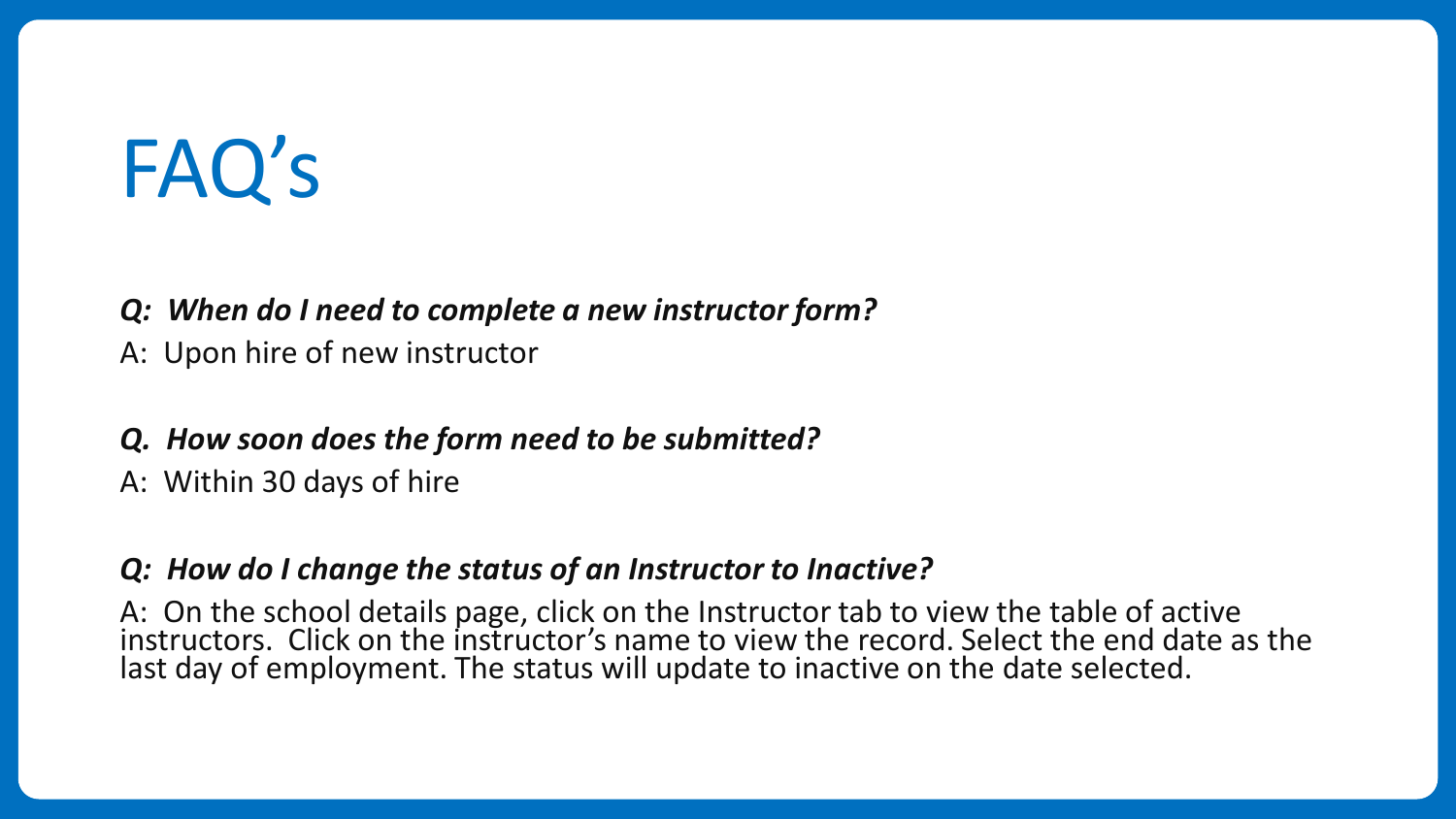# Documents you will need:

- Completed Instructor Application downloaded from DPOS Connect webpage
- Professional license information, if applicable

(i.e., Massage Therapist, Esthetician, etc.)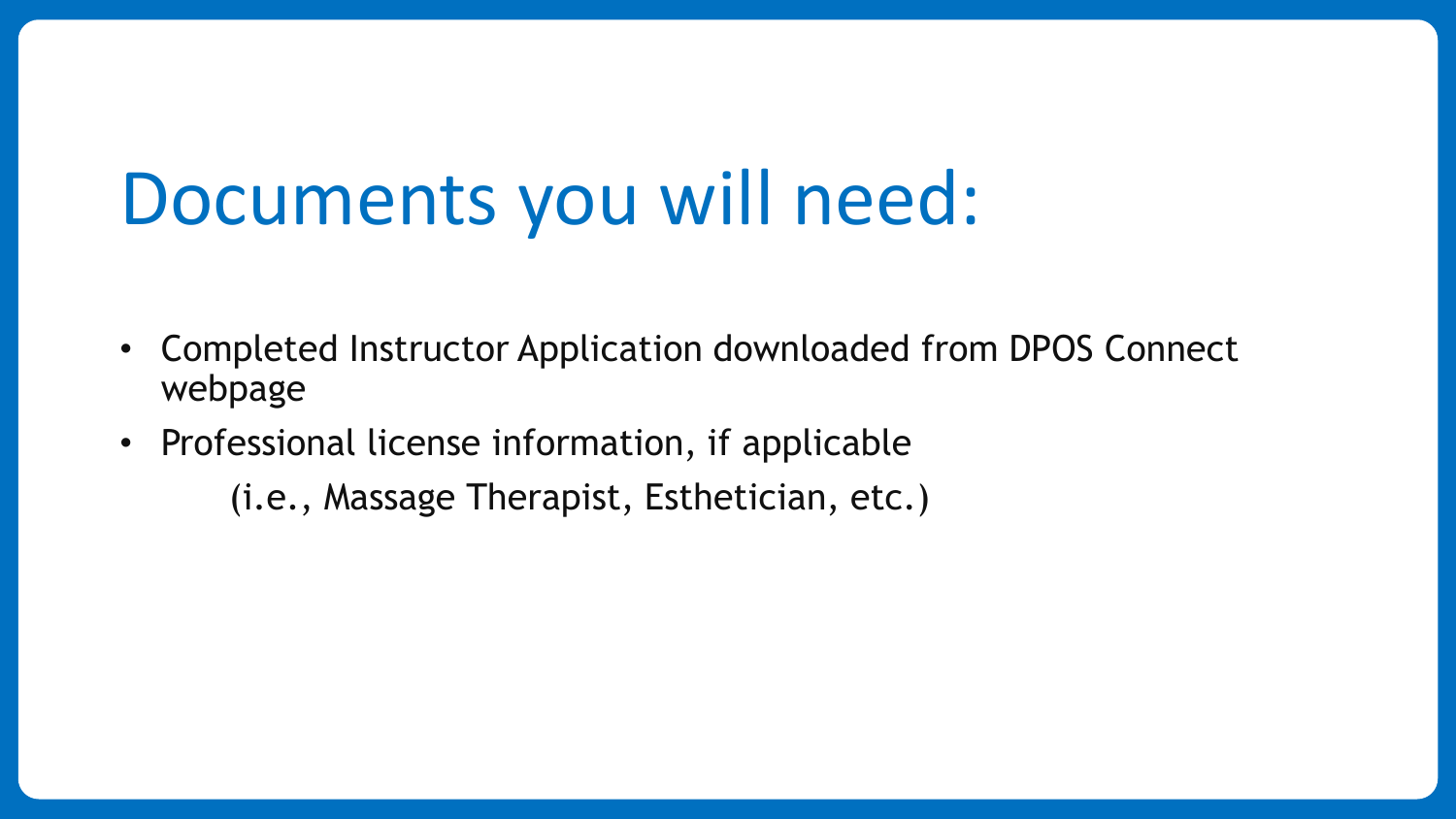# To Add New Instructor

**Step One: Click on the Tab** Click **Applications/Forms** tab at the top of the school details page.

#### **Step Two:**

Click **New Instructor** on the list to start.

| <b>DPOS SCHOOL</b>             |                                                 |                                           |                        |               |                 |                    |                   |  |  |  |  |  |
|--------------------------------|-------------------------------------------------|-------------------------------------------|------------------------|---------------|-----------------|--------------------|-------------------|--|--|--|--|--|
|                                |                                                 | <i>L</i> DPOS School Details              |                        |               |                 |                    |                   |  |  |  |  |  |
| <b>STATUS</b>                  | <b>APPLICATIONS/FORMS</b>                       |                                           |                        |               |                 |                    |                   |  |  |  |  |  |
|                                | <b>AGENT PERMIT APPLICATION</b>                 |                                           |                        |               |                 |                    |                   |  |  |  |  |  |
|                                | <b>CHANGE OF OWNERSHIP NOTIFICATION</b>         |                                           |                        |               |                 |                    |                   |  |  |  |  |  |
| <b>CONTA</b>                   | <b>(BIRECTOR, DESIGNATED AGENT, ETC.)</b>       |                                           |                        |               |                 |                    |                   |  |  |  |  |  |
|                                | <b>NEW INSTRUCTOR</b>                           |                                           |                        |               |                 |                    |                   |  |  |  |  |  |
| <b>Thurs</b>                   |                                                 | <b><i><u><b>DITE OFFERING</b></u></i></b> |                        |               |                 |                    |                   |  |  |  |  |  |
|                                |                                                 | <b>NOTIFICATION OF SCHOOL CLOSURE</b>     |                        |               |                 |                    |                   |  |  |  |  |  |
|                                | <b>CATALOG/ENROLLMENT AGREEMENT-NEW VERSION</b> |                                           |                        |               |                 |                    |                   |  |  |  |  |  |
|                                | <b>CHANGE OF NAME/LOCATION</b>                  |                                           |                        |               |                 |                    |                   |  |  |  |  |  |
|                                | <b>NEW PROGRAM/STAND-ALONE COURSE</b>           |                                           |                        |               |                 |                    |                   |  |  |  |  |  |
|                                | <b>NEW SURETY</b>                               |                                           |                        |               |                 |                    |                   |  |  |  |  |  |
|                                |                                                 |                                           |                        |               |                 |                    |                   |  |  |  |  |  |
| <b>GO BACK TO WELCOME PAGE</b> |                                                 |                                           |                        |               |                 |                    |                   |  |  |  |  |  |
| Dashboard                      |                                                 |                                           |                        |               |                 |                    |                   |  |  |  |  |  |
| <b>DETAILS</b>                 | <b>SURETY</b>                                   | <b>SCHOOL DOCUMENTS</b>                   | <b>SCHOOL CONTACTS</b> | <b>AGENTS</b> | <b>PROGRAMS</b> | <b>INSTRUCTORS</b> | <b>ANNUAL FII</b> |  |  |  |  |  |
|                                |                                                 |                                           |                        |               |                 |                    |                   |  |  |  |  |  |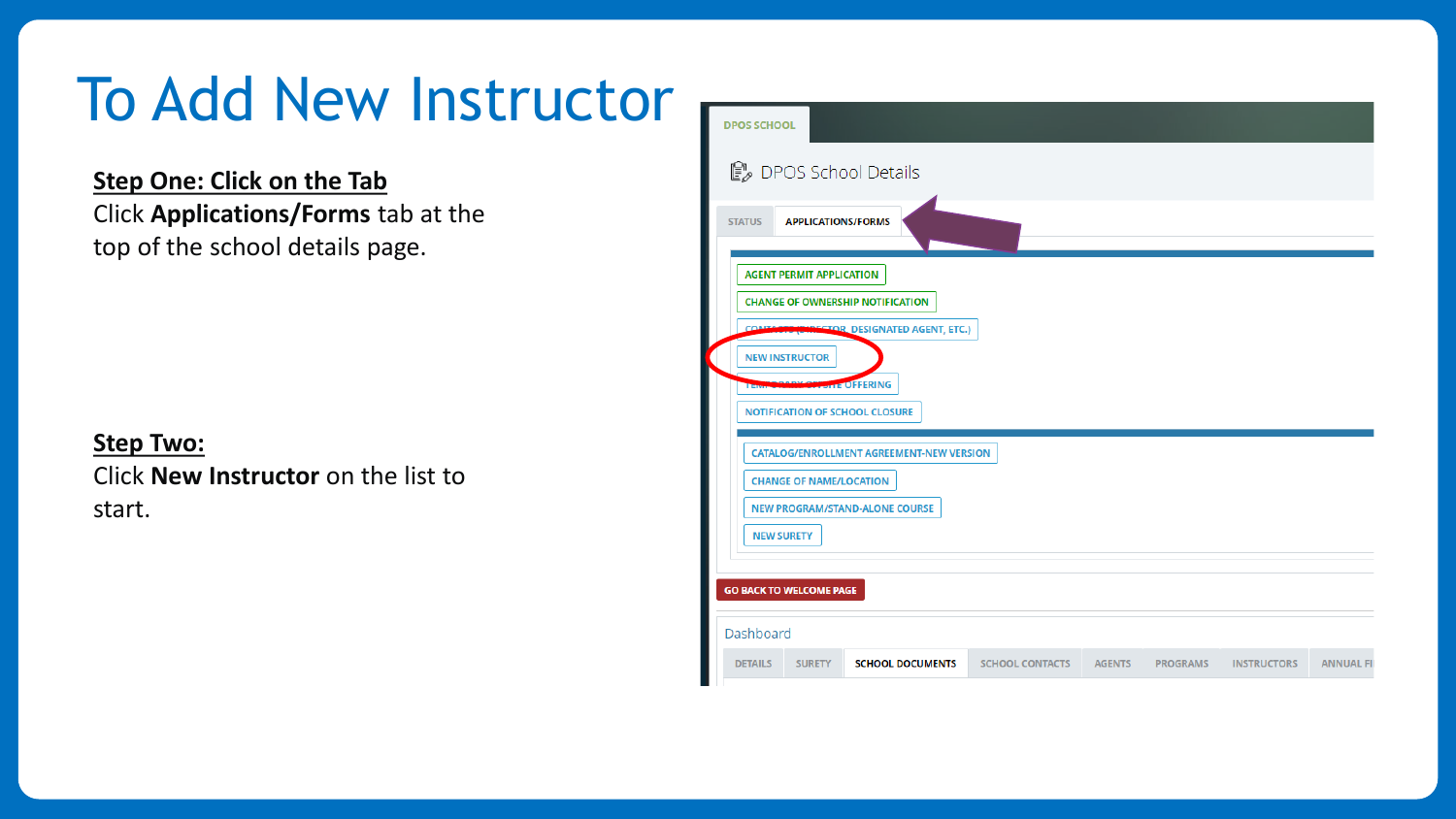# Fill Out Application

#### **Step Three: Enter Instructor Name**

Enter the first name and last name of the instructor.

#### **Step Four: Choose dates**

Click on the calendar icons to choose the start date. Leave the end date blank for an active instructor. Note: only choose an end date for an instructor being changed to inactive.

#### **Step Five: Enter Instructor Info**

Next, enter the instructor's license information (if applicable), phone number and email.

| <b>Instructor Information</b>                                    |                                                        |                                                                                                                                                         |                                                                                 |  |
|------------------------------------------------------------------|--------------------------------------------------------|---------------------------------------------------------------------------------------------------------------------------------------------------------|---------------------------------------------------------------------------------|--|
| <b>First Name*</b>                                               |                                                        |                                                                                                                                                         |                                                                                 |  |
| Last Name*                                                       |                                                        | <b>Step Three</b>                                                                                                                                       |                                                                                 |  |
| Start Date*                                                      | 戲 的                                                    |                                                                                                                                                         |                                                                                 |  |
| <b>End Date Instructions</b>                                     | change to inactive on the end date selected.<br>blank. | To update a current active instructor's status to <sup>3</sup> / ctive, select the end date as the last day of employment. The instructor's status will | nge an inactive instructor hack to active status, remove the end date and leave |  |
| <b>End Date</b>                                                  | 的<br>艶                                                 | <b>Step Four</b>                                                                                                                                        |                                                                                 |  |
| <b>License, if applicable</b>                                    |                                                        |                                                                                                                                                         |                                                                                 |  |
| Phone Number*                                                    |                                                        |                                                                                                                                                         |                                                                                 |  |
| E-mail*                                                          |                                                        | <b>Step Five</b>                                                                                                                                        |                                                                                 |  |
| Will this instructor teach minors?* $\bigcirc$ No $\bigcirc$ Yes |                                                        |                                                                                                                                                         |                                                                                 |  |
| Name of Programs/Courses*                                        |                                                        |                                                                                                                                                         | $^{(+)}$                                                                        |  |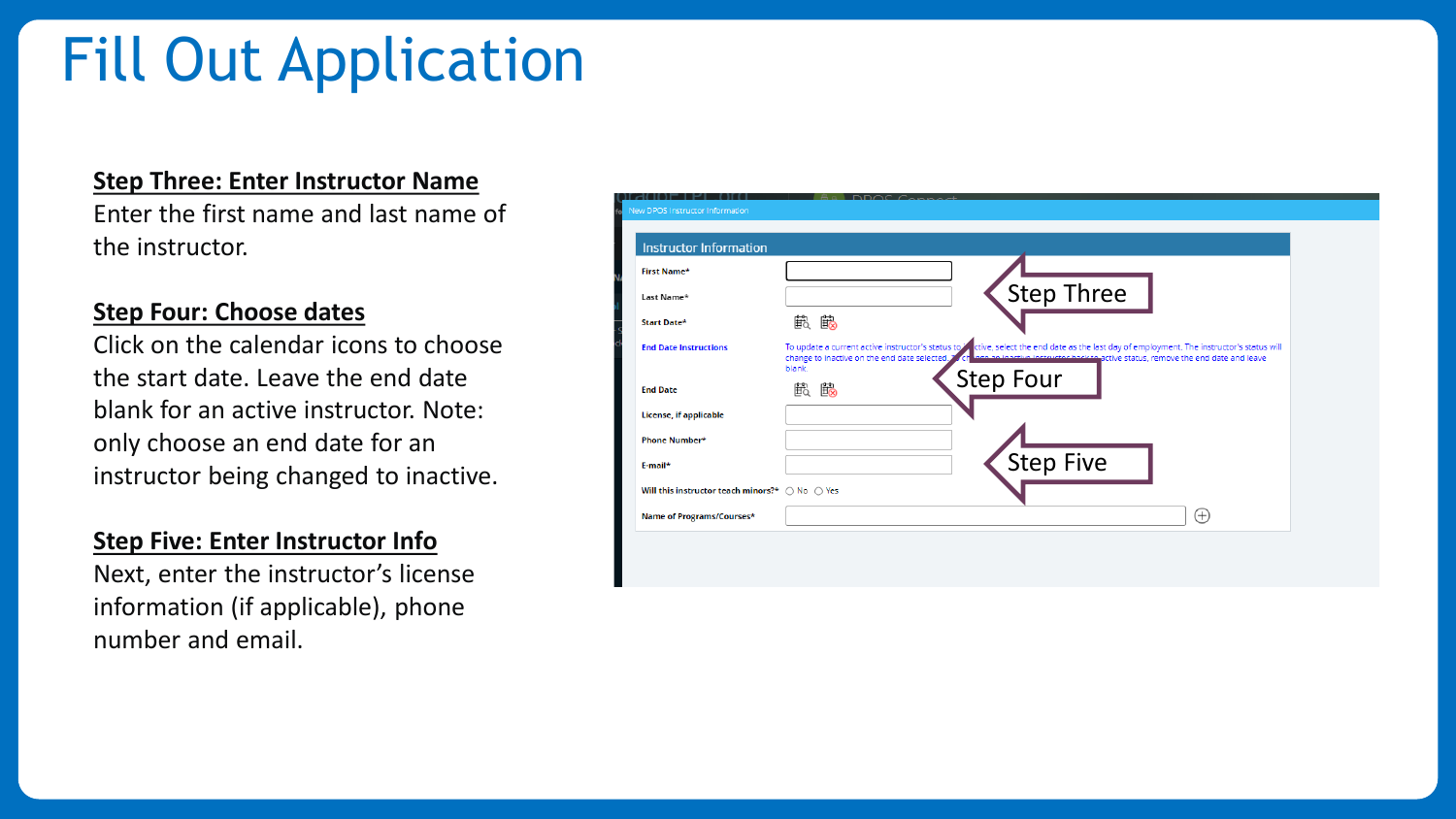### Finish and Submit Form

#### **Step Six: Teach Minors?**

Check the appropriate box to answer the question. If checked yes, read the instructions carefully.

#### **Step Seven: Choose Program/Course**

Choose from the list of programs/courses the instructor will teach. You can add more than one for each instructor by clicking on the plus symbol.

#### **Step Eight: Submit Form**

Click **Save and Close** to submit to DPOS or click **Cancel** to delete form.

| Will this instructor teach minors?* $\bigcirc$ No $\bigcirc$ Yes | <step six<="" th=""><th></th></step> |              |
|------------------------------------------------------------------|--------------------------------------|--------------|
| Name of Programs/Courses*                                        |                                      | Step Seven 4 |

| New DPOS Instructor Information                                  |          |                                                      |
|------------------------------------------------------------------|----------|------------------------------------------------------|
| <b>Instructor Information</b>                                    |          |                                                      |
| First Name*                                                      |          |                                                      |
|                                                                  |          |                                                      |
| Last Name*                                                       |          |                                                      |
| Start Date*                                                      | 戲的       |                                                      |
| <b>End Date</b>                                                  | 戲 跑      |                                                      |
| License, if applicable                                           |          |                                                      |
| Phone Number*                                                    |          |                                                      |
| E-mail*                                                          |          |                                                      |
| Will this instructor teach minors?* $\bigcirc$ No $\bigcirc$ Yes |          |                                                      |
| Name of Programs/Courses*                                        | $\oplus$ |                                                      |
|                                                                  |          |                                                      |
|                                                                  |          |                                                      |
|                                                                  |          |                                                      |
|                                                                  |          |                                                      |
|                                                                  |          |                                                      |
|                                                                  |          |                                                      |
|                                                                  |          |                                                      |
|                                                                  |          |                                                      |
|                                                                  |          |                                                      |
|                                                                  |          |                                                      |
|                                                                  |          |                                                      |
|                                                                  |          |                                                      |
|                                                                  |          |                                                      |
|                                                                  |          |                                                      |
|                                                                  |          | Step Eight<br><b>SAVE AND CLOSE</b><br><b>CANCEL</b> |
|                                                                  |          |                                                      |
|                                                                  |          |                                                      |
|                                                                  |          |                                                      |